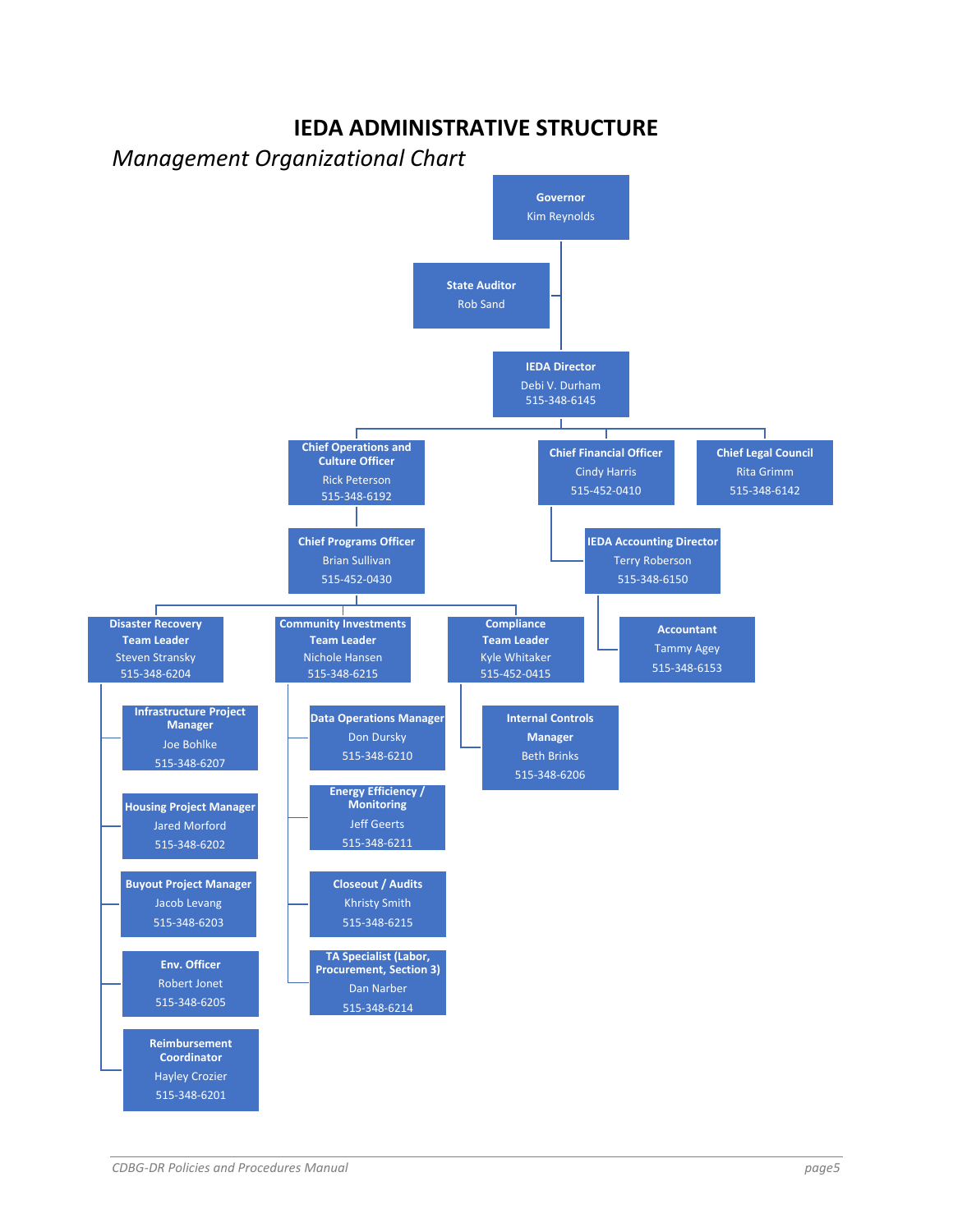## *IEDA Community Development Division Staff Assignments*:

Disaster Recovery (DR) & Community Investments (CI): Team members split their time between the CDBG program and the CDBG‐DR program. Some also work state funded tax credit programs.

| <b>Name</b>           | <b>Title</b>                                                               | Area                                                                                              | funding                                                    |
|-----------------------|----------------------------------------------------------------------------|---------------------------------------------------------------------------------------------------|------------------------------------------------------------|
| <b>Brian Sullivan</b> | Chief Program Officer                                                      | IEDA and IFA Community Development<br><b>Divisions</b>                                            |                                                            |
| Nichole Hansen        | CI Team Leader - Internal<br><b>Controls and Compliance</b><br>Team Leader | Community Investments Team Leader                                                                 | CDBG, CDBG-DR, NSP,<br><b>State Tax Credit</b><br>Programs |
| Steven Stransky       | Disaster Recovery Team<br>Leader                                           | Disaster Recovery Team Leader, Section<br>3 Coordinator, NDR Housing Project<br>Manager           | CDBG, CDBG-DR                                              |
| Don Dursky            | Data Operations Manager                                                    | CDBG, CDBG-DR, State Tax Credits,<br>lowagrants.gov                                               | CDBG, CDBG-DR                                              |
| Ed Basch              | Project manager                                                            | CDBG housing, CDBG economic<br>development projects                                               | <b>CDBG</b>                                                |
| Joyce Brown           | Project Manager                                                            | <b>CDBG</b> housing                                                                               | <b>CDBG</b>                                                |
| <b>Hayley Crozier</b> | Reimbursement<br>Coordinator<br><b>DOB Coordinator</b>                     | CDBG and CDBG-DR draw processing,<br>DRGR data entry, Audits                                      | CDBG, CDBG-DR, State Tax<br><b>Credit Programs</b>         |
| Khristy Smith         | Audit/Close-out Coordinator                                                | DRGR data entry, Audits, Close-outs, IDIS<br>data entry                                           | CDBG, CDBG-DR, NSP                                         |
| Joe Bohlke            | Project Manager                                                            | CDBG and CDBG-DR Infrastructure                                                                   | CDBG, CDBG-DR                                              |
| <b>Jeff Geerts</b>    | Project Manager                                                            | Special Projects - watershed, energy<br>efficiency                                                | CDBG, CDBG-DR                                              |
| <b>Richard Bell</b>   | Project Manager                                                            | State Historic Preservation Tax Credit,<br><b>Workforce Housing Tax Credit</b>                    | <b>State Tax Credit Programs</b>                           |
| Dan Narber            | Project Manager                                                            | CDBG infrastructure, DR Technical<br>Assistance for Labor Standards,<br>Procurement and Section 3 | CDBG, CDBG-DR                                              |
| Jared Morford         | Project Manager                                                            | <b>Disaster Housing</b>                                                                           | CDBG, CDBG-DR                                              |
| Jacob Levang          | Project Manger                                                             | Disaster Buyouts, Disaster Housing                                                                | CDBG, CDBG-DR                                              |
| Robert Jonet          | Environmental & Historic<br><b>Preservation Officer</b>                    | Environmental Review, Historic<br><b>Preservation Specialist</b>                                  | CDBG, CDBG-DR                                              |